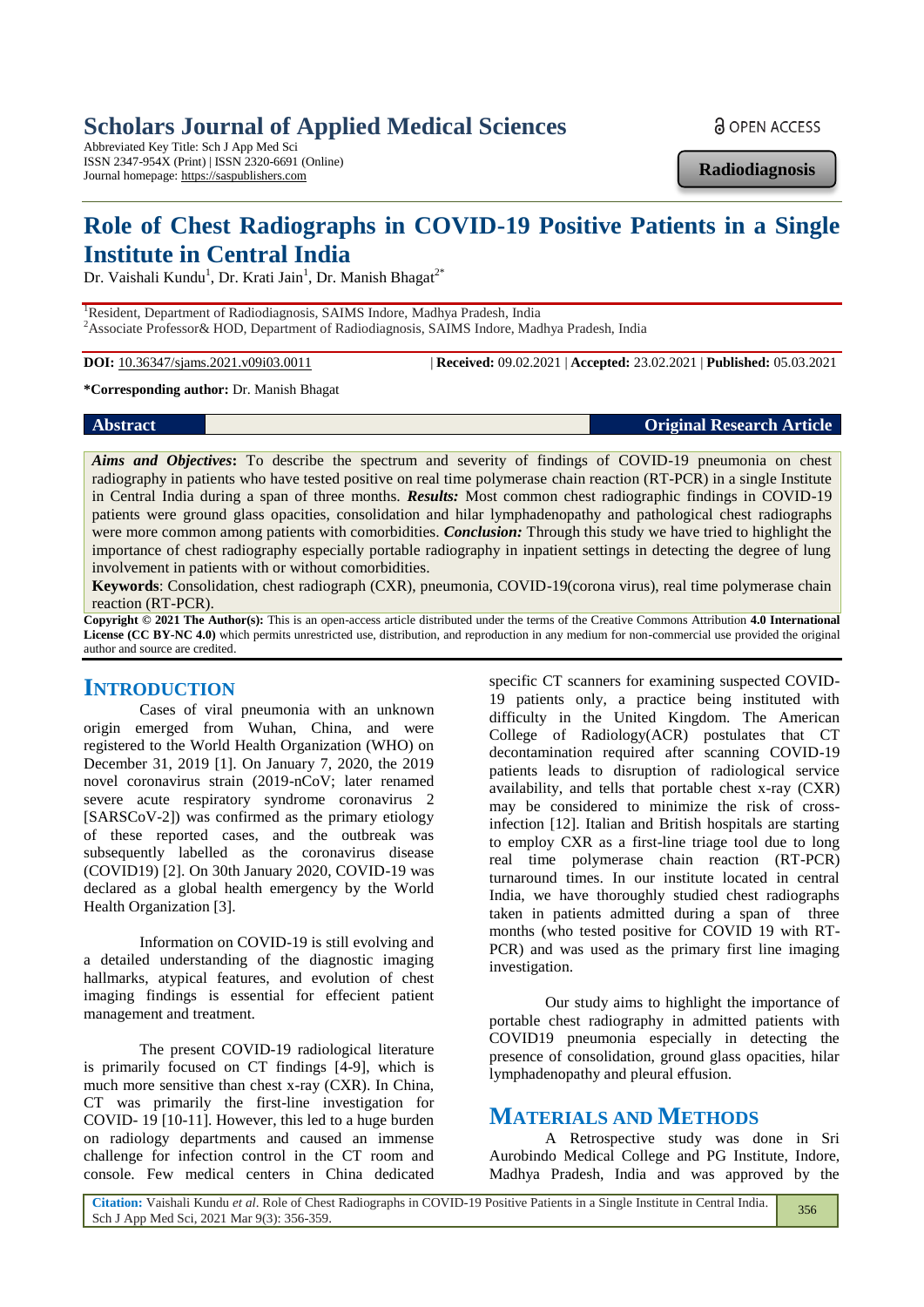hospital ethical committee. The study was done of COVID-19 patients with RT-PCR confirmation and CXRs of these were evaluated between the months of May 2020 and July 2020. Baseline and serial CXRs were reviewed along with RT-PCRs.

550 patients were included in this study of which 50 were lost due technical reasons and error in data acquisition, so a total of 500 patient's CXRs were analysed for the presence of consolidation (bilateral or unilateral), patchy ground glass opacities, hilar lymphadenopathy, pleural effusion.

We also analysed the chest radiographs to look for the impact of disease in patients with and without comorbidities like diabetes mellitus, hypertension, asthma, pulmonary tuberculosis and malignancy. Age factor was also taken into consideration.

These 500 patients had subsequent radiographs taken at day 10 of positive RTPCR test and were compared with the baseline radiographs.

#### **Image Acquisition & Analysis**

All CXRs were acquired as computed or digital radiographs following usual local protocols. We used GE Brivo XR115 mobile xray system to do all the CXRs. All were acquired in the posteroanterior (PA) or anteroposterior (AP) projection. Almost all of the CXRs at admission were performed in the PA projection with a few in AP projections that were in the Critical care units. All follow-up CXRs were performed in the AP projection. The entire chest X rays were analysed by three experienced radiologists having adequate training in reading chest radiographs.

# **RESULTS**

|  |  | <b>Table-1: Patient characteristics</b> |
|--|--|-----------------------------------------|
|--|--|-----------------------------------------|

| <b>Parameter</b>       | No. of patients( $n = 500$ )<br>and their percentages |
|------------------------|-------------------------------------------------------|
| Male gender            | 236 (47.2%)                                           |
| Female gender          | 264(52.8%)                                            |
| Age (in years)         | $54 + (-18)$                                          |
| Diabetes mellitus      | 75(15%)                                               |
| Hypertension           | 85(17%)                                               |
| Asthma                 | $17(3.4\%)$                                           |
| Malignancy             | $11(2.2\%)$                                           |
| Pulmonary tuberculosis | $12(2.4\%)$                                           |

CXRs of COVID-19 patients with RT-PCR confirmation admitted in our hospital during a span of three months were analysed.

CXRs were done of 550 patients of which 50 CXR were lost due to faulty techniques and errors during data acquisition. CXRs of 500 patients were properly analysed and patient characteristics were also taken into consideration (summarized in table 1).

ut of 500 patients, 236(47.2%) were male and 264(52.8%) were female. Mean age of patients was 54 years. Co-morbidities were present in 200(40%) patients including diabetes mellitus (15%), hypertension (17%), asthma (3.4%), pulmonary tuberculosis (2.4%) and malignancy (2.2%) were taken into consideration.

These 500 patients had follow up CXRs done at day 10 of testing positive on RTPCR for COVID 19 virus. Major Xray findings have been summarized in table 2.

| Table-1; Major Aray Hildings<br><b>Parameter</b>                                         | No. of patients $(n = 500)$ and |
|------------------------------------------------------------------------------------------|---------------------------------|
|                                                                                          | their percentages               |
| No. of normal chest Xrays                                                                | 120(24%)                        |
| No. of pathological chest Xrays                                                          | 420 (76%)                       |
| No. of patients with normal baseline chest Xrays which later became abnormal (on day 10) | $36(7.2\%)$                     |
| No. of patients with abnormal baseline chest Xrays which later became normal (on day 10) | 172(34.4%)                      |
| Type of involvement at Xray                                                              |                                 |
| consolidation                                                                            | 261(52.2%)                      |
| bilateral                                                                                | 164(32.8%)                      |
| unilateral                                                                               | 97(19.4%)                       |
| patchy GGOs                                                                              | $301(60.2\%)$                   |
| hilar lymphadenopathy                                                                    | 180(36%)                        |
| pleural effusion.                                                                        | $32(6.4\%)$                     |
| Distribution on baseline Xray                                                            |                                 |
| peripheral predominance                                                                  | 196(39.2%)                      |
| central predominance                                                                     | 76(15.2%)                       |
| non specific                                                                             | 148(29.6%)                      |
| Distribution on follow up Xrays                                                          |                                 |
| peripheral predominance                                                                  | 130(26%)                        |
| central predominance                                                                     | $48(9.6\%)$                     |
| non specific                                                                             | 106(21.2%)                      |
| No. of pathological Xrays in patients without comorbidities(300)                         | 242(80.6%)                      |
| No. of pathological Xrays in patients with comorbidities (200)                           | 178(89%)                        |

**Table-1: Major Xray findings**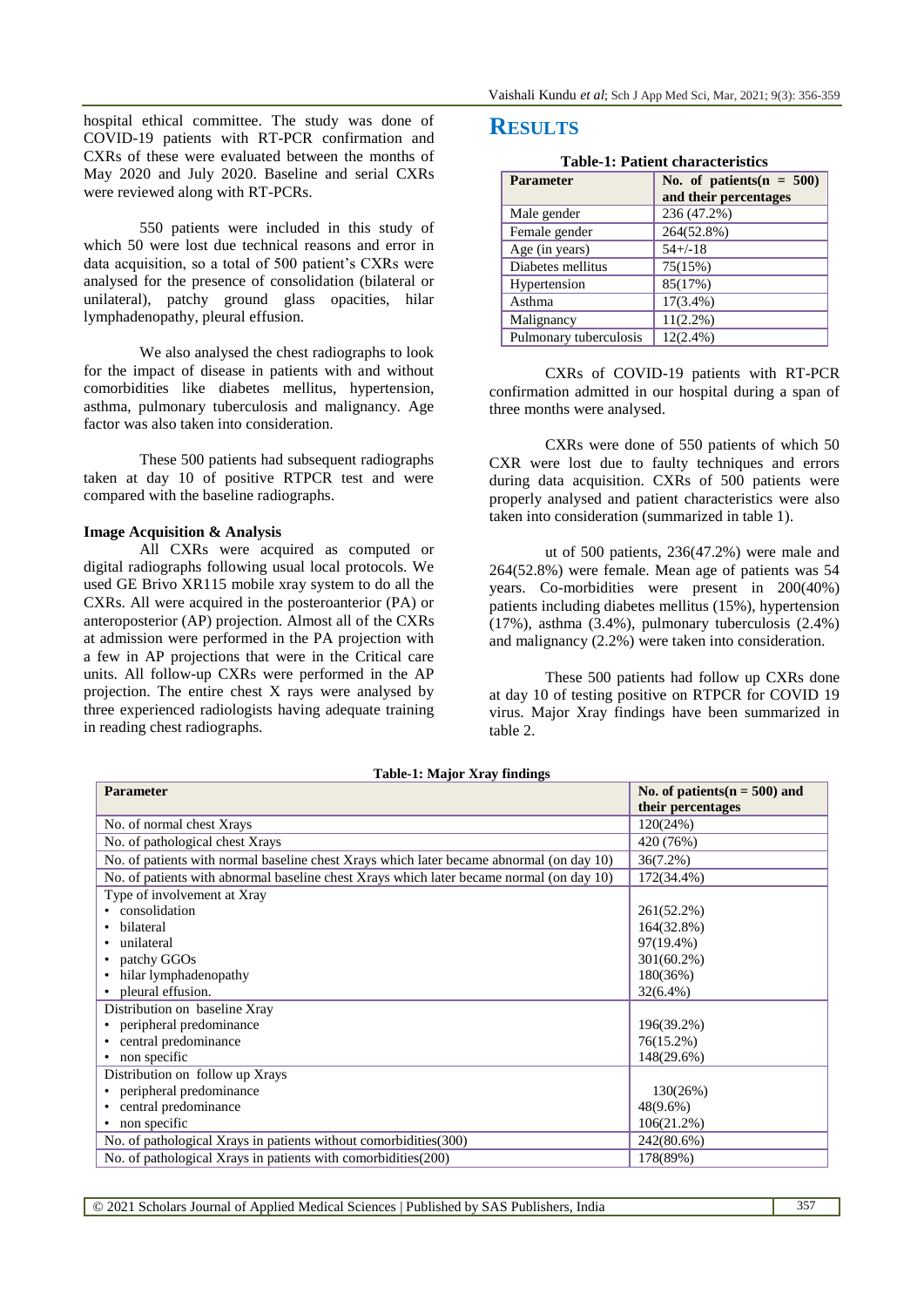## **DISCUSSION AND CONCLUSION**

The outbreak of COVID-19 pneumonia resulted in a major global health emergency, much larger in comparison to the outbreaks of severe acute respiratory syndrome (SARS) in the year 2003 and Middle East respiratory syndrome (MERS) in the year 2012, both of which were also caused by viruses belonging to the same family coronaviridae. Indeed, COVID-19 pneumonia also shows radiologic similarities to SARS and MERS pneumonia [13].

In our study we included 550 patients who tested positive with real time PCR for COVID-19 during a span of three months. CXRs of 500 patients were properly analysed as CXR of 50 patients were lost due to faulty techniques and errors during data acquisition.

Out of 500 patients, 236(47.2%) were male and 264(52.8%) were female. Mean age of patients was 54 years. Co-morbidities were present in 200(40%) patients including diabetes mellitus (15%), hypertension (17%), asthma (3.4%), pulmonary tuberculosis (2.4%) and malignancy (2.2%) were taken into consideration. These 500 patients had follow up CXRs done at day 10 of testing positive on RTPCR for COVID 19 virus.

24% patients had normal chest Xrays while 76% had pathological chest Xrays. 7.2% patients had normal baseline chest Xrays which later became abnormal while 34.4% patients had abnormal baseline chest Xrays which later became normal (on day 10).

52.2% patients had consolidation with 32.8% having bilateral and 19.4% having unilateral involvement. Patchy ground glass opacities (GGOs), hilar lymphadenopathy and pleural effusion were present in 60.2%, 36% and 6.4% respectively. 39.2% patients had peripheral while 15.2% had central predominance on baseline CXRs. On follow up CXRs 26% patients had peripheral while 9.6% had central predominance. 80.6% of CXRs were pathological in patients without comorbidities and 89% of CXRs were pathological in patients without comorbidities.

Through this study we have tried to highlight the importance of chest radiography especially portable radiography in inpatient settings in detecting the degree of lung involvement in patients with or without comorbidities

Our study had certain limitations. First, since it was a retrospective study we could not go for follow up for more than 10 days. Second, correlation with CT features could not be done. Third, chest radiographs and RT-PCR testing were dictated by clinical need and time interval between them was not uniform, thus potentially affecting the precision of our analysis.

In comparison to computed tomography portable radiography is inexpensive and much more feasible and thus can be used as the first radiological investigation in COVID-19 patients.

#### **REFERENCES**

- 1. World Health Organization website. Pneumonia of unknown cause: China. 2020; www.who.int/csr/don/05- january-2020 pneumonia-of-unkown-cause-china/ en/. Accessed February 13, 2020
- 2. World Health Organization website. Coronavirus disease (COVID-19) technical guidance: early investigations. www.who.int/emergencies/diseases/ novel- coronavirus-2019/technicalguidance/earlyinvestigations. Accessed February 15, 2020
- 3. World Health Organization, Novel Coronavirus (2019-nCoV) Situation Report - 11. 2020.https://www.who.int/docs/defaultsource/coronaviruse/situationreports/20200131 sitrep-11-ncov.pdf?sfvrsn=de7c0f7\_4
- 4. Zhou S, Wang Y, Zhu T, Xia L. CT Features of Coronavirus Disease 2019 (COVID-19) Pneumonia in 62 Patients in Wuhan, China. Am J Roentgenol. March 2020:1–8. doi:10.2214/AJR.20.22975.
- 5. Ai T, Yang Z, Hou H. Correlation of Chest CT and RT-PCR Testing in Coronavirus Disease 2019 (COVID-19) in China: A Report of 1014 Cases. Radiology. February 2020:200642. doi:10.1148/radiol.2020200642.
- 6. Bernheim A, Mei X, Huang M. Chest CT Findings in Coronavirus Disease-19 (COVID-19): Relationship to Duration of Infection. Radiology. February2020:200463. doi:10.1148/radiol.2020200463.
- 7. Pan F, Ye T, Sun P. Time Course of Lung Changes On Chest CT During Recovery From 2019 Novel Coronavirus (COVID-19) Pneumonia. Radiology. February 2020:200370. doi:10.1148/radiol.2020200370.
- 8. Ng M-Y, Lee EY, Yang J. Imaging Profile of the COVID-19 Infection: Radiologic Findings and Literature Review. Radiol Cardiothorac Imaging. 2020; 2(1):e200034. doi:10.1148/ryct.2020200034.
- 9. Chung M, Bernheim A, Mei X. CT Imaging Features of 2019 Novel Coronavirus (2019-nCoV). Radiology. February 2020:200230. doi:10.1148/radiol.2020200230.
- 10. Chinese Society of Radiology. Chinese Society of Radiology. Radiological diagnosis of new coronavirus infected pneumonitis: Expert recommendation from the Chinese Society of Radiology (First edition). Chin J Radiol. 2020;54(00):E001-E001.
	- doi:10.3760/cma.j.issn.1005-1201.2020.0001.
- 11. Zu ZY, Jiang M Di, Xu PP. Coronavirus Disease 2019 (COVID-19): A Perspective from China. Radiology. February 2020:200490. doi:10.1148/radiol.2020200490.

© 2021 Scholars Journal of Applied Medical Sciences | Published by SAS Publishers, India 358